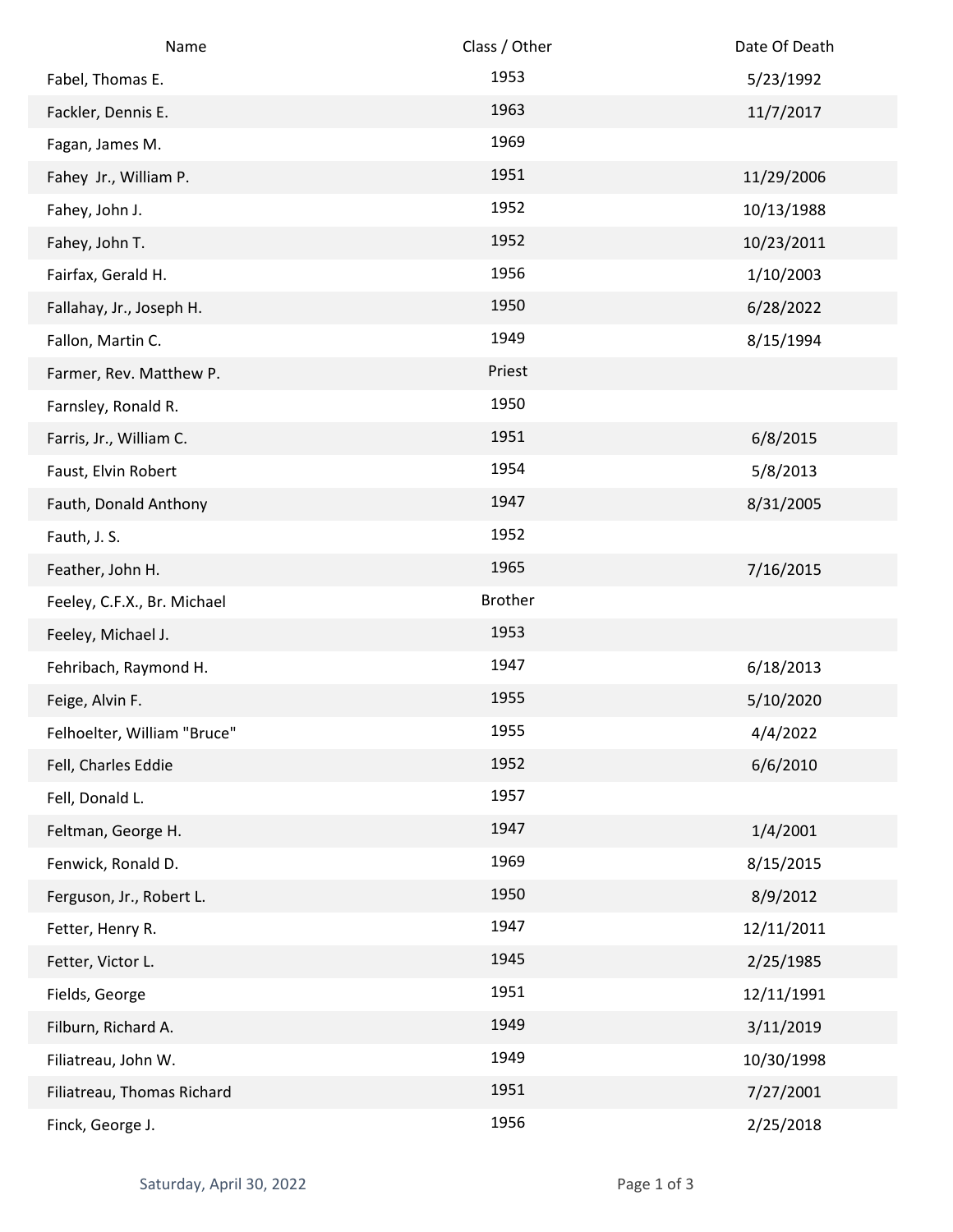| Name                                     | Class / Other  | Date Of Death |
|------------------------------------------|----------------|---------------|
| Fink, Charles E.                         | 1957           | 2/4/2009      |
| Finnegan, Jr., John Mitchell "Jack"      | 1956           | 12/2/2009     |
| Finnegan, Thomas J.                      | 1960           | 10/18/2007    |
| Fischer, Charles B.                      | 1946           | 11/25/2010    |
| Fischer, Robert Joseph "Bob"             | 1945           | 4/13/2014     |
| Fischer, Thomas R.                       | 1961           |               |
| Fisher, Rev. Donald H.                   | 1946           | 6/25/1998     |
| Fitzgerald, Richard J.                   | 1952           | 4/11/2016     |
| Fitzgerald, Thomas Lawrence              | 1968           | 1/22/2014     |
| Fitzpatrick, Jr., James Charles "Mickey" | 1955           | 8/10/2015     |
| Flaherty, Charles Francis                | 1950           | 11/15/1992    |
| Flaherty, Dennis "Gene"                  | 1960           | 1/3/2008      |
| Flaherty, Robert Xavier                  | 1951           | 10/21/1994    |
| Fleece, Charles P.                       | 1947           | 12/29/1982    |
| Fleimister, Charles                      | 1971           |               |
| Fleischer, Richard N.                    | 1951           |               |
| Fleitz, Clifford Joseph                  | 1949           | 9/20/1988     |
| Fleitz, Nic J.                           | 1946           | 2/13/2002     |
| Fleitz, Paul A.                          | 1953           | 5/22/2019     |
| Fluhr, J. A.                             | 1953           |               |
| Foley, Charles F. "Br. Gordon"           | <b>Brother</b> | 7/9/1905      |
| Fontana, Gerald L.                       | 1955           | 1/1/2015      |
| Fontana, Lawrence W.                     | 1952           | 5/4/2011      |
| Foos, Richard S.                         | 1968           | 1/7/2015      |
| Ford, Gerald Lee                         | 1956           | 1/4/2002      |
| Ford, J. Timothy                         | 1969           | 4/24/2017     |
| Ford, Joseph Keith                       | 1970           | 2/4/2007      |
| Ford, Paul M.                            | 1971           |               |
| Forst, Donald Raymond "Wiennie"          | 1952           | 1/20/2012     |
| Forst, William Hackett                   | 1950           | 4/2/2006      |
| Fortwengler, Charles A.                  | 1959           |               |
| Foster, Harold P.                        | 1949           |               |
| Fowler, Raymond H.                       | 1953           |               |